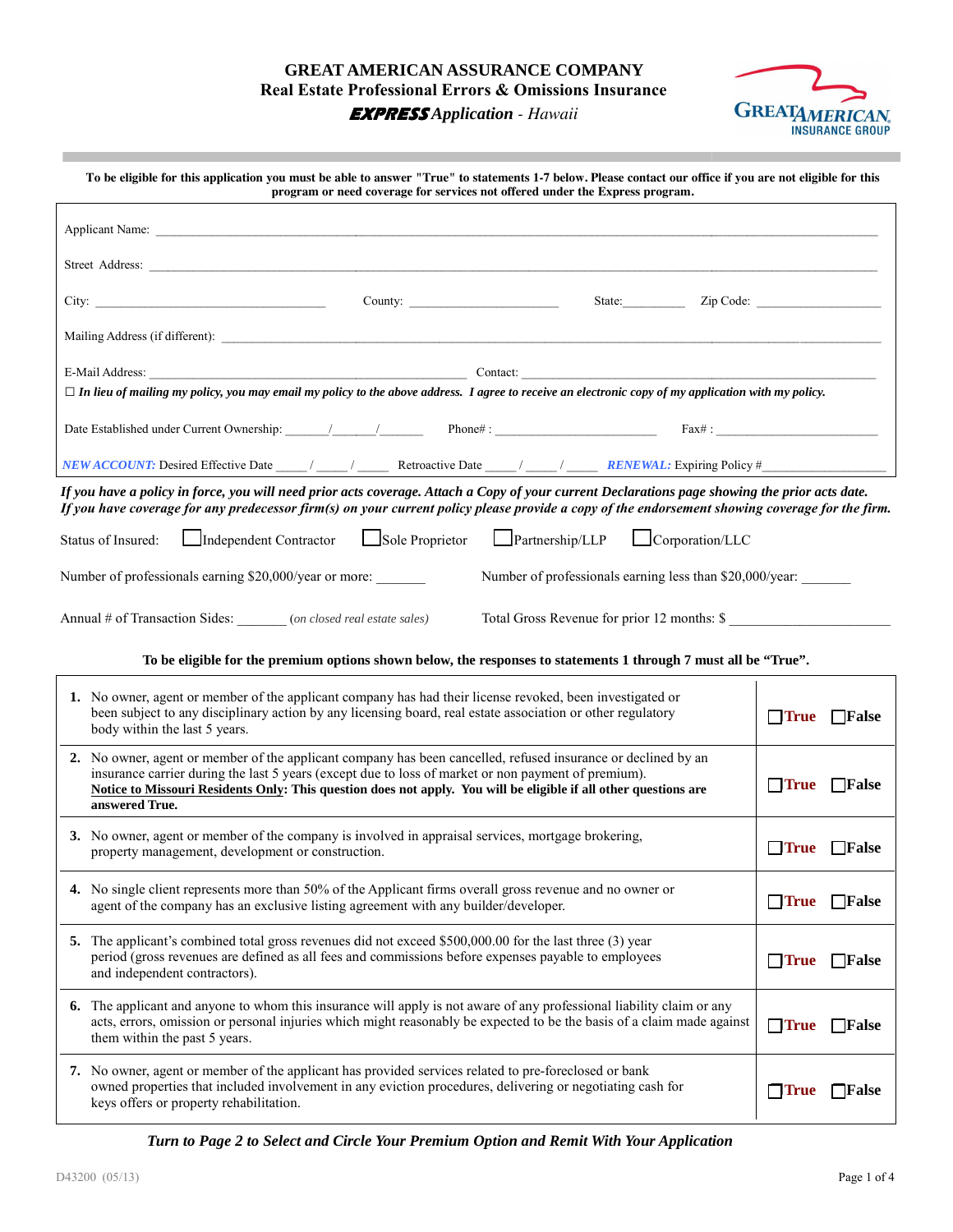# **SELECT AND CIRCLE YOUR DESIRED PREMIUM OPTION AND REMIT WITH YOUR APPLICATION**

## **ALL STATES EXCEPT CALIFORNIA**

**Kentucky, New Jersey and West Virginia Applicants:** Please see notes below regarding State taxes or surcharges required.

#### **Claim Expenses are Outside the Limits of Liability**

| Deductible Loss &<br><b>Expense</b> | \$100,000/\$300,000 | \$250,000/\$250,000 | \$500,000/\$500,000 | \$500,000/\$1,000,000 | \$1,000,000/\$1,000,000 |
|-------------------------------------|---------------------|---------------------|---------------------|-----------------------|-------------------------|
| \$1,000.00                          | \$508               | \$536               | \$597               | \$633                 | \$663                   |
| \$2,500.00                          | \$450               | \$479               | \$540               | \$575                 | \$606                   |
| \$5,000.00                          | \$369               | \$398               | \$458               | \$494                 | \$525                   |

**One (1) year policy term option** - - premium option selected above plus any applicable State taxes or surcharges.

Two (2) year policy term option\* - - whereby your policy limits are reinstated one year from the effective date. No renewal application will be required until the two year term has expired.

**\*To calculate the premium for the 2 year policy term option use the rate you selected above, add any applicable State taxes** or surcharges and then multiply the sum by  $2 = $$ 

## *Kentucky Residents:*

The premiums above do not include the State, City or County Taxes assessed in Kentucky. Contact your agent to obtain the amount of the tax prior to submitting this application.

## *New Jersey Insurance Guaranty Association Fund:*

Companies writing property and casualty insurance business in New Jersey are required to participate in the New Jersey Insurance Guaranty Association. If a company becomes insolvent, the Guaranty Association settles unpaid claims and assesses each insurance company for its fair share. The current assessment is 0.6% and will be displayed on your premium notice. Multiply the premium you selected above by 1.006. This is the total premium and assessment due.

#### *West Virginia Residents:*

The State of West Virginia assesses a tax of 0.55% on insurance. Multiply premium you selected above by 1.0055. This is the total premium and tax due.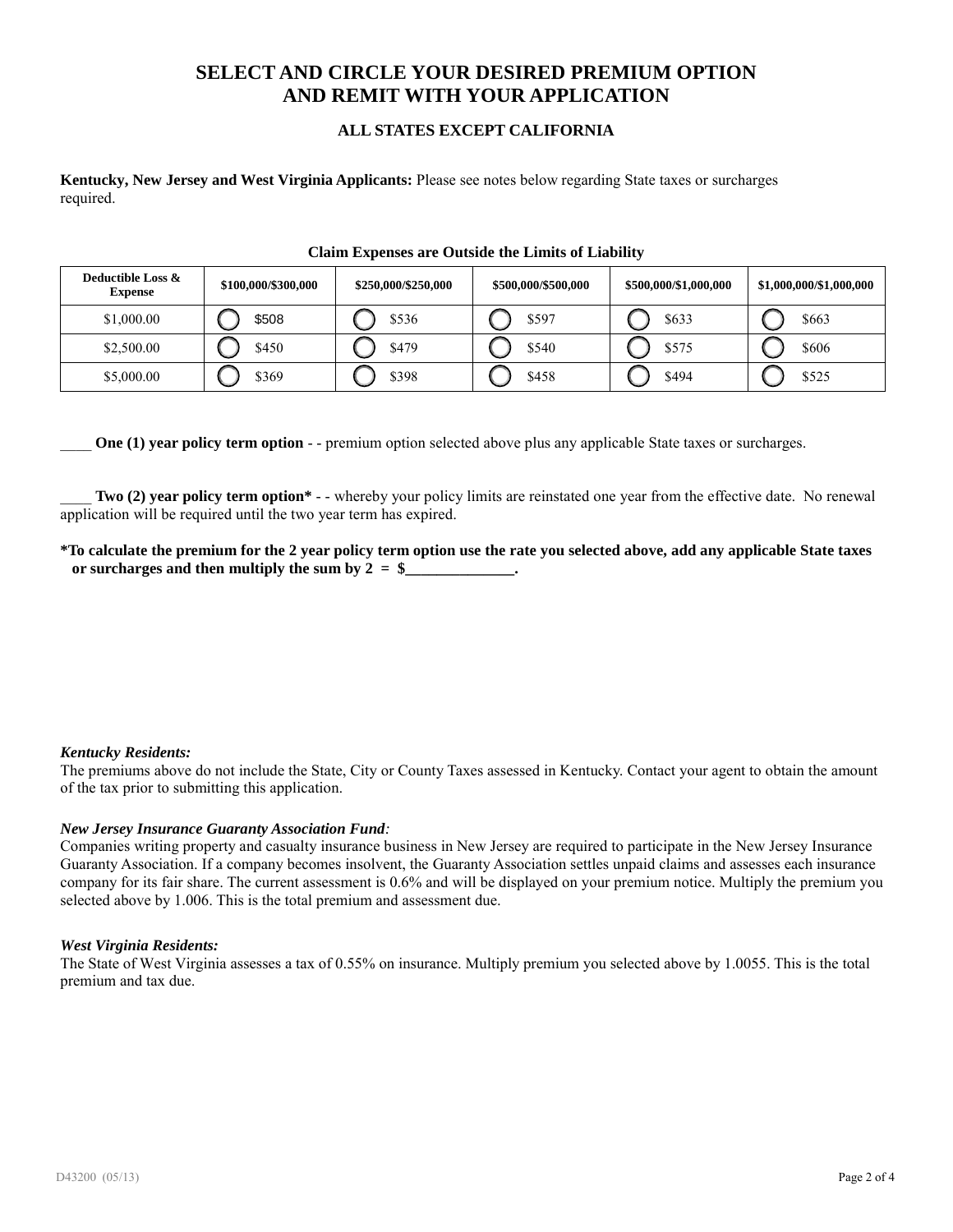**FRAUD WARNING**: Any person who knowingly and with intent to defraud any insurance company or other person files an application for insurance or statement of claim containing any materially false information or conceals, for the purpose of misleading, information concerning any fact material thereto commits a fraudulent insurance act, which is a crime and subjects such person to criminal and civil penalties.

**ARKANSAS, LOUISIANA AND WEST VIRGINIA FRAUD WARNING**: Any person who knowingly presents a false or fraudulent claim for payment of a loss or benefit or knowingly presents false information in an application for insurance is guilty of a crime and may be subject to fines and confinement in prison.

**COLORADO FRAUD WARNING**: It is unlawful to knowingly provide false, incomplete, or misleading facts or information to an insurance company for the purpose of defrauding or attempting to defraud the company. Penalties may include imprisonment, fines, denial of insurance benefits, and/or civil damages. In Colorado, any insurance company or agent of an insurance company who knowingly provides false, incomplete, or misleading facts or information to a policyholder or claimant for the purpose of defrauding or attempting to defraud the policyholder or claimant with regard to a settlement or award payable from insurance proceeds shall be reported to the Colorado Division of Insurance within the Department of Regulatory Agencies.

**D.C. FRAUD WARNING**: It is a crime to provide false or misleading information to an insurer for the purpose of defrauding the insurer or any other person. Penalties include imprisonment and/or fines. In addition, an insurer may deny insurance benefits if false information materially related to a claim was provided by the applicant.

**FLORIDA FRAUD WARNING**: Any person who knowingly and with intent to injure, defraud or deceive any insurer, files a statement of claim or an application containing any false, incomplete, or misleading information is guilty of a felony of the third degree*.*

**KANSAS FRAUD WARNING:** Any person who, knowingly and with intent to defraud, presents, causes to be presented or prepares with knowledge or belief that it will be presented to or by an insurer, purported insurer, broker or any agent thereof, any written, electronic, electronic impulse, facsimile, magnetic, oral, or telephonic communication or statement as part of, or in support of, an application for the issuance of, or the rating of an insurance policy for personal or commercial insurance, or a claim for payment or other benefit pursuant to an insurance policy for commercial or personal insurance which such person knows to contain materially false information concerning any fact material thereto; or conceals, for the purpose of misleading, information concerning any fact material thereto, commits a fraudulent insurance act, which is a crime and subjects such person to criminal and civil penalties.

**KENTUCKY FRAUD WARNING**: Any person who knowingly and with intent to defraud any insurance company or other person files an application for insurance containing any materially false information or conceals, for the purpose of misleading, information concerning any fact material thereto commits a fraudulent insurance act, which is a crime.

**MAINE FRAUD WARNING**: It is a crime to knowingly provide false, incomplete or misleading information to an insurance company for the purpose of defrauding the company. Penalties may include imprisonment, fines or denial of insurance benefits.

**MARYLAND FRAUD WARNING:** Any person who knowingly or willfully presents a false or fraudulent claim for payment of a loss or benefit or who knowingly or willfully presents false information in an application for insurance is guilty of a crime and may be subject to fines and confinement in prison.

**MINNESOTA FRAUD WARNING**: A person who submits an application or files a claim with intent to defraud or helps commit a fraud against an insurer is guilty of a crime.

**NEW JERSEY FRAUD WARNING**: Any person who includes any false or misleading information on an application for an insurance policy is subject to criminal and civil penalties.

**NEW MEXICO FRAUD WARNING**: Any person who knowingly presents a false or fraudulent claim for payment of a loss or benefit or knowingly presents false information in an application for insurance is guilty of a crime and may be subject to civil fines and criminal penalties.

**NEW YORK FRAUD WARNING**: Any person who knowingly and with intent to defraud any insurance company or other person files an application for insurance or statement of claim containing any materially false information, or conceals for the purpose of misleading, information concerning any fact material thereto, commits a fraudulent insurance act, which is a crime, and shall also be subject to a civil penalty not to exceed five thousand dollars and the stated value of the claim for each such violation.

**OHIO FRAUD WARNING**: Any person who, with the intent to defraud or knowing that he is facilitating a fraud against an insurer, submits an application or files a claim containing a false or deceptive statement is guilty of insurance fraud.

**OKLAHOMA APPLICANTS:** Warning: Any person who knowingly, and with intent to injure, defraud or deceive any insurer, makes any claim for the proceeds of an insurance policy containing any false, incomplete or misleading information is guilty of a felony.

**OREGON FRAUD WARNING**: Any person who knowingly and with intent to defraud any insurance company or other person files an application for insurance containing any materially false information or conceals, for the purpose of misleading, information concerning any fact material thereto may be guilty of a fraudulent insurance act, which may subject such person to prosecution for insurance fraud.

**PENNSYLVANIA FRAUD WARNING**: Any person who knowingly and with intent to defraud any insurance company or other person files an application for insurance or statement of claim containing any materially false information or conceals for the purpose of misleading, information concerning any fact material thereto commits a fraudulent insurance act, which is a crime and subjects such person to criminal and civil penalties.

**TENNESSEE FRAUD WARNING**: It is a crime to knowingly provide false, incomplete or misleading information to an insurance company for the purpose of defrauding the company. Penalties include imprisonment, fines and denial of insurance benefits.

**VIRGINIA AND WASHINGTON FRAUD WARNING**: It is a crime to knowingly provide false, incomplete or misleading information to an insurance company for the purpose of defrauding the company. Penalties include imprisonment, fines and denial of insurance benefits.

**VERMONT FRAUD WARNING**: Any person who knowingly presents a false statement in an application for insurance may be guilty of a criminal offense and subject to penalties under state law.